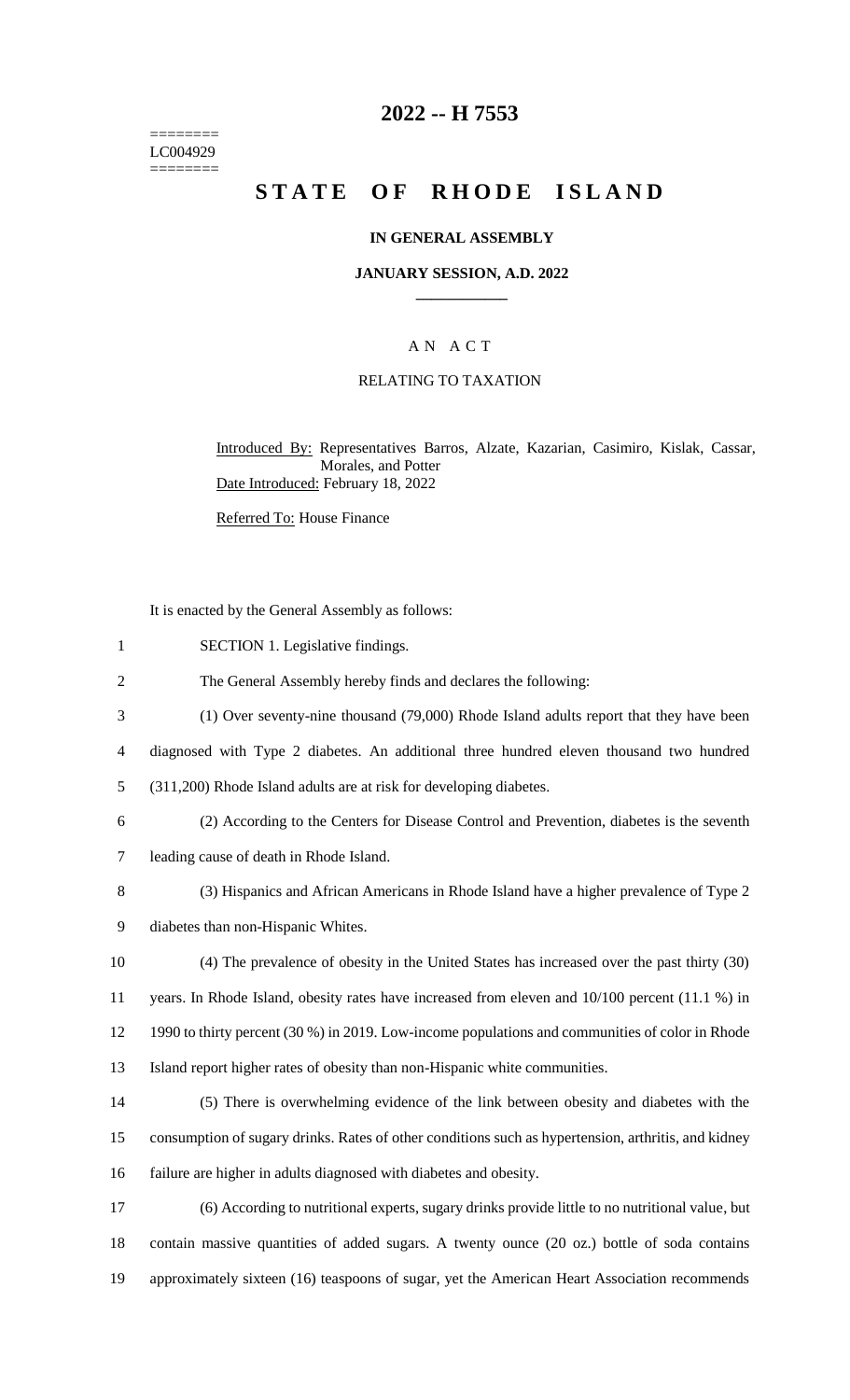1 that Americans consume no more than six (6) to nine (9) teaspoons of sugar per day.

 (7) Sugary drinks are a unique contributor to excess caloric consumption. Research indicates that approximately fifty percent (50 %) of excess calories consumed by Americans comes from sugary drinks, with the average American consuming nearly fifty (50) gallons of sugary drinks per year.

 (8) Studies on the taxation of sugary drinks have estimated a fifty-five to one (55-1) return on investment in health care savings. In Seattle, WA, a one and seventy-five hundredths cent (\$01.75) per ounce tax has generated twenty-four million dollars (\$24,000,000) in revenues annually. Revenues from sugary drink taxes have been invested in low-income communities and communities of color to increase access to healthy foods by funding fruit and vegetable vouchers. (9) One in seven (7) Rhode Island citizens lack reliable access to nutritious, affordable food. Communities of color and low-income communities are more likely to be affected by food insecurity.

 (10) Research indicates that improving the affordability of healthy foods can reduce food insecurity and equitably improve the health of affected communities.

- SECTION 2. Title 44 of the General Laws entitled "TAXATION" is hereby amended by adding thereto the following chapter:
- 18 CHAPTER 70

## SUGARY DRINKS TAX

## **44-70-1. Short title.**

This chapter shall be known and may be cited as the "Sugary Drinks Tax".

## **44-70-2. Legislative intent.**

It is the intent of the general assembly, by adopting the sugary drinks tax, to:

(1) Increase access to and promote consumption of fresh fruits and vegetables among

- 25 Rhode Island's most vulnerable populations whose health is adversely impacted by the health
- 26 conditions associated with sugary drinks;

```
27 (2) Improve the overall health and wellness of Rhode Island families, children and
```
- 28 residents; and
- (3) Reduce the burden of chronic disease in the Rhode Island.

## **44-70-3. Definitions.**

- For the purposes of this chapter, the following words shall have the following meanings:
- (1) "Beverage for medical use" means a beverage suitable for human consumption and
- manufactured for use as an oral nutritional therapy for persons who cannot absorb or metabolize
- dietary nutrients from food or beverages, or for use as an oral rehydration electrolyte solution for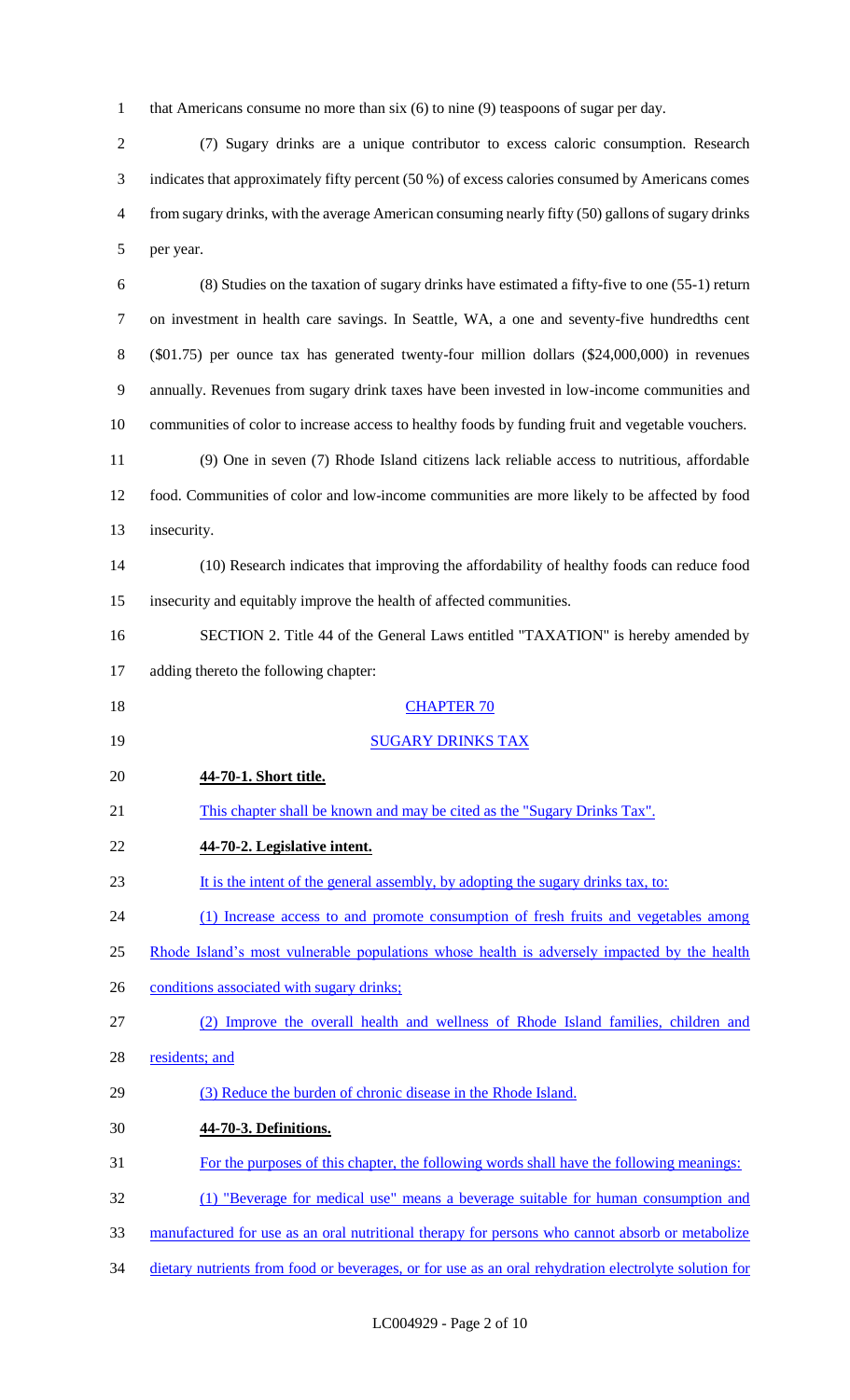1 infants and children formulated to prevent or treat dehydration due to illness. "Beverage for medical use" shall also mean a "medical food" as defined in section (b)(3) of the Orphan Drug Act (21 U.S.C. 360ee(b)(3)); this act defines medical food as "a food which is formulated to be consumed or administered externally under the supervision of a physician and which is intended for the specific dietary management of a disease or condition for which distinctive nutritional requirements, based on recognized scientific principles, are established by medical evaluation." "Beverage for medical use" shall not include drinks commonly referred to as "sports drinks" or any other common names that are derivations thereof. (2) "Bottle" means any closed or sealed container regardless of size or shape, including, without limitation, a container made of glass, metal, paper, plastic, or any other material or 11 combination of materials. (3) "Bottled sugary drink" means any sugary drink contained in a bottle that is ready for 13 consumption without further processing such as, without limitation, dilution or carbonation. (4) "Caloric sweetener" means any caloric substance suitable for human consumption that humans perceive as sweet and includes, without limitation: sugar, sucrose, dextrose, fructose, 16 glucose, and other monosaccharides and disaccharides; corn syrup or high fructose corn syrup; 17 honey; and any other substance designated by the department. "Caloric sweetener" excludes non- caloric sweeteners. For purposes of this definition, "caloric" means a substance which adds calories 19 to the diet of a person who consumes that substance. (5) "Concentrate" means a syrup, powder, frozen or gel mixture, or other product containing one or more sweeteners as an ingredient, intended to be used in making, mixing, or compounding a sweetened beverage by combining the concentrate with one or more other ingredients. (6) "Consumer" means a person who purchases a sugary drink for consumption and not for sale to another. (7) "Department" means the Rhode Island department of human services (DHS). (8) "Director" means the director of the Rhode Island department of revenue and his or her 28 authorized agents and employees. (9) "Distribution" or "distribute" means to supply to a distributor or retailer, deliver to a retailer, facilitate acquisition by a retailer, or transport into the state for the purpose of selling any sugary drink product in the state, or any combination of these activities. (10) "Distributor" means any person, including manufacturers, bottlers, and wholesale dealers, who receives, stores, manufactures, bottles, and/or distributes bottled sugary drinks, 34 syrups, or powders, for sale to retailers doing business in the state, whether or not that person also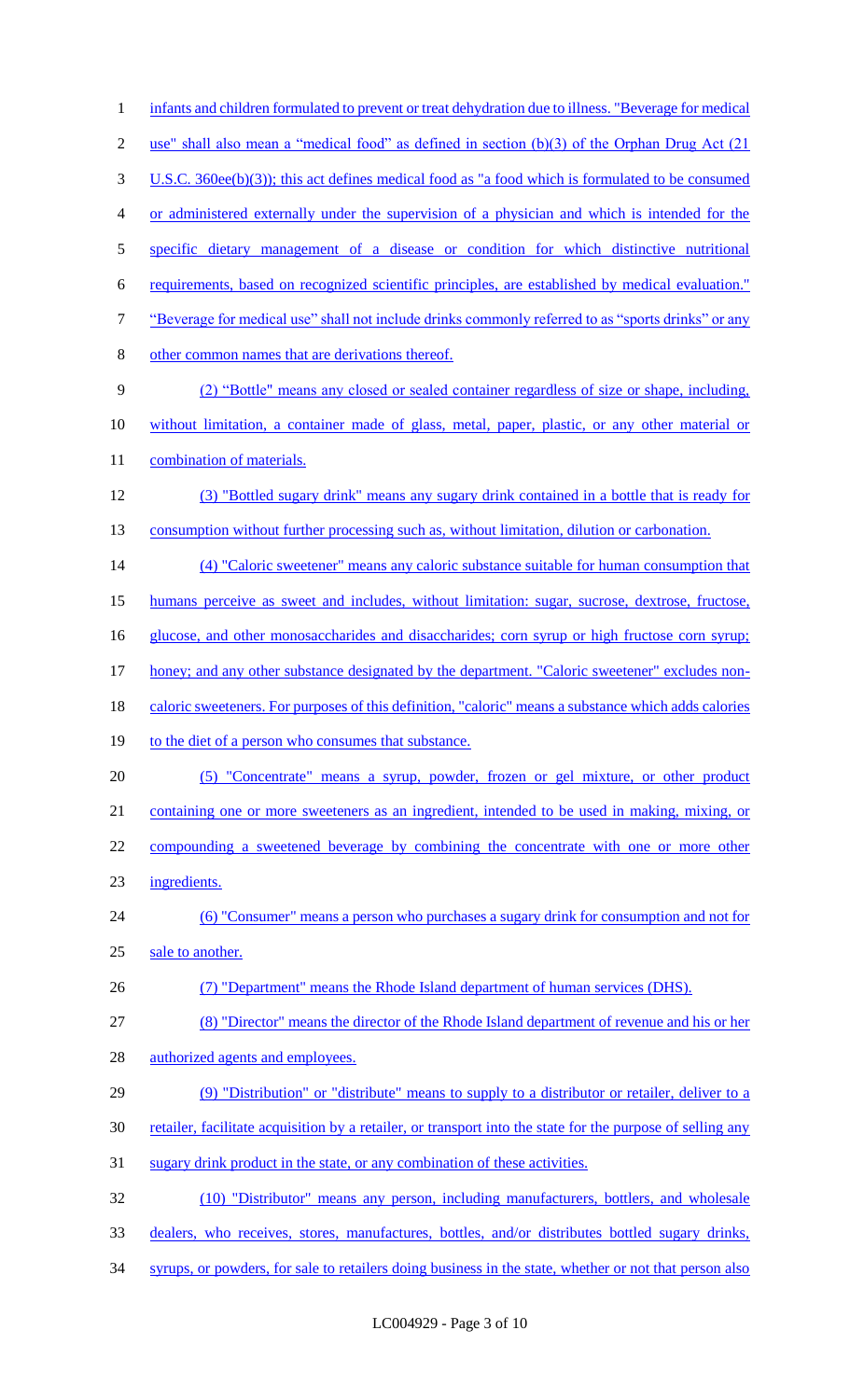sells such products to consumers. (11) "Division" means the Rhode Island division of taxation (12) "Milk" means natural liquid milk regardless of animal or plant source or butterfat content; natural milk concentrate, whether or not reconstituted; or dehydrated natural milk, whether or not reconstituted. (13) "Natural fruit juice" means the original liquid resulting from the pressing of fruits, or 7 the liquid resulting from the dilution with water of dehydrated natural fruit juice. (14) "Natural vegetable juice" means the original liquid resulting from the pressing of vegetables, or the liquid resulting from the dilution with water of dehydrated natural vegetable 10 juice. (15) "Non-caloric sweetener" means any non-caloric substance suitable for human consumption that humans perceive as sweet and includes, without limitation, aspartame, 13 acesulfame-K, neotame, saccharin, sucralose, and stevia. "Non-caloric sweetener" excludes caloric 14 sweeteners. For purposes of this definition, "non-caloric" means a substance that contains fewer 15 than five (5) calories per serving (16) "Person" means any natural person, partnership, cooperative association, limited liability company, corporation, personal representative, receiver, trustee, assignee, or any other 18 legal entity. (17) "Place of business" means any place where sugary drinks, syrups, or powders are manufactured or received for sale in the state. (18) "Powder" means any solid mixture of ingredients used in making, mixing, or 22 compounding sugary drinks by mixing the powder with any one or more other ingredients, including without limitation water, ice, syrup, simple syrup, fruits, vegetables, fruit juice, vegetable 24 juice, carbonation, or other gas. (19) "Retailer" means any person who sells or otherwise dispenses in the state a sugary 26 drink to a consumer whether or not that person is also a distributor as defined in this section. (20) "Sale" means the transfer of title or possession for valuable consideration regardless 28 of the manner by which the transfer is completed. (21) "State" means the state of Rhode Island (22) "Sugary drink" means any nonalcoholic beverage, carbonated or noncarbonated, which is intended for human consumption and contains any added caloric sweetener, whether in 32 bottles, prepared from concentrates, served as a fountain beverage, or in any form. "Sugary drink" 33 includes, without limitation, all drinks and beverages commonly referred to as soda, pop, cola, soft 34 drinks, sports drinks, energy drinks, fruit drinks, sweetened iced teas and coffees, and other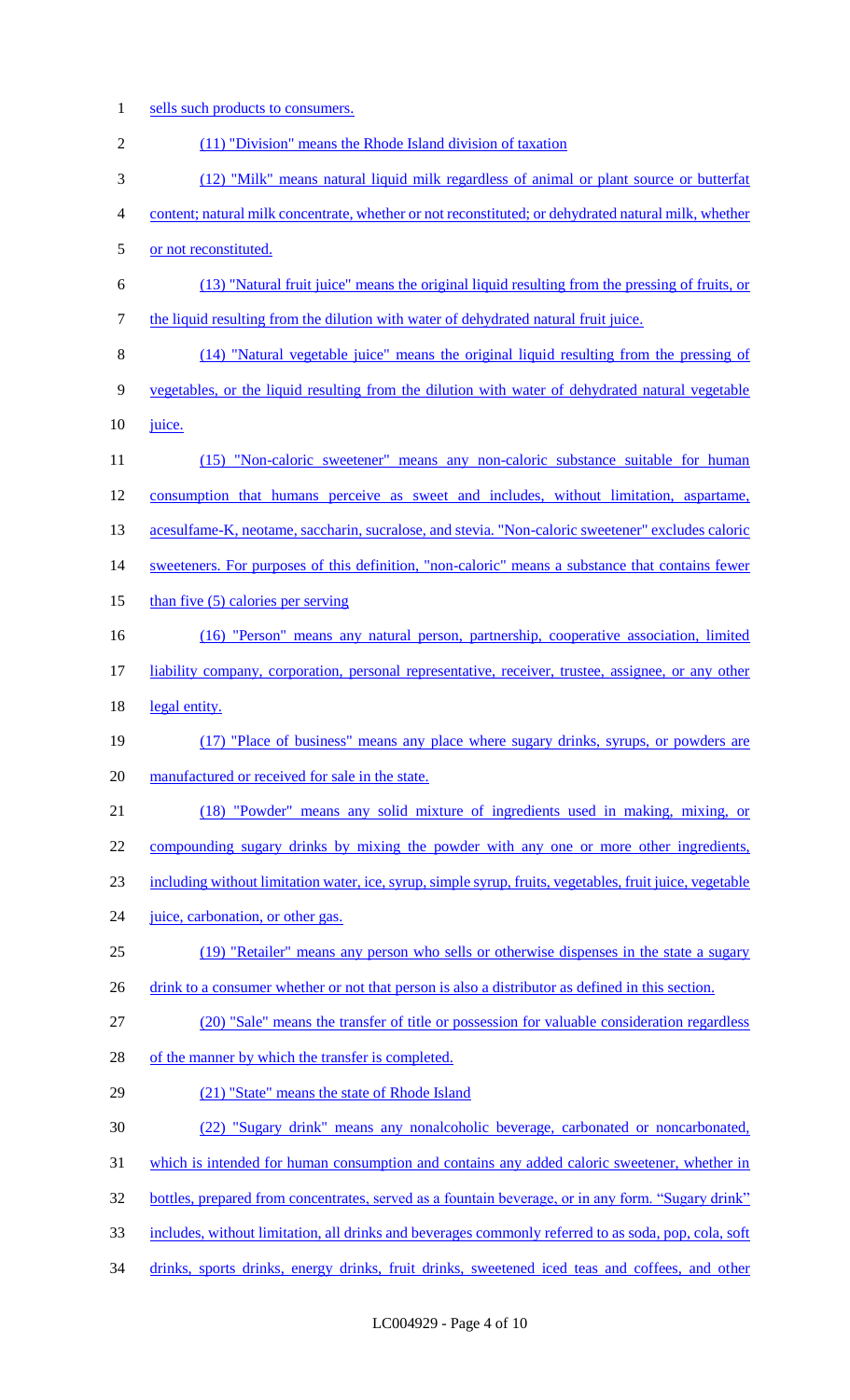1 products with added caloric sweetener, flavored water with added caloric sweetener, and non-2 alcoholic beverages that may or may not be mixed with alcohol or any other common names that are derivations thereof. As used in this definition, "nonalcoholic beverage" means any beverage 4 that contains less than one-half (1/2) of one percent (1%) alcohol per volume. (23) "Syrup" means a liquid mixture of ingredients used in making, mixing, or compounding sugary drinks using one or more other ingredients including, without limitation, water, ice, a powder, simple syrup, fruits, vegetables, fruit juice, vegetable juice, carbonation, or other gas. (24) "Water" means plain (non-flavored) or flavored with "natural fruit essence" (with no calories), or "natural flavor". The source of the water may be: artesian, mineral, spring, or well. 11 The type may also include carbonated (sparkling, club, seltzer), still, distilled, or purified (distilled, 12 demineralized, deionized, reverse osmosis). **44-70-4. Tax imposed.**  14 (a) Effective January 1, 2023, there is hereby levied and imposed, in addition to all other taxes and fees now imposed by law, a sugary drinks tax on every distributor for the privilege of 16 selling bottled sugary drinks, syrups or powders in the state of Rhode Island, calculated as follows: (1) One and fifty hundredths (1.50) cents per ounce for bottled sugary drinks; (2) The tax on syrups or powders offered for sale, either as syrup or powder or as a sugary 19 drink derived from that syrup or powder, is equal to one and fifty hundredths (1.50) cents per each 20 ounce of sugary drink produced from that syrup or powder. For purposes of calculating the tax, the 21 volume of sugary drink produced from syrups or powders shall be the larger of: (i) The largest volume resulting from use of the syrups or powders according to any manufacturer's instructions; or 24 (ii) The volume actually produced by the retailer, as reasonably determined by the tax administrator; (3) The tax shall be paid upon the first nonexempt distribution of a sugary drink product in the state. However, if a distributor or a retailer receives taxable products on which the tax has not 28 been paid, the distributor or retailer shall be liable for the tax. The amount of tax with respect to such business is equal to the volume of sugary drinks the distributor distributes in the state 30 multiplied by the applicable tax rate in subsection (a)(1) or (a)(2) of this section. (b) The tax shall be administered in such a way to be reflected in the retail cost of the sugary drink. (c) Sums received by the division of taxation under this section shall be distributed at least quarterly, credited and paid by the state treasurer to the department of human services to fund the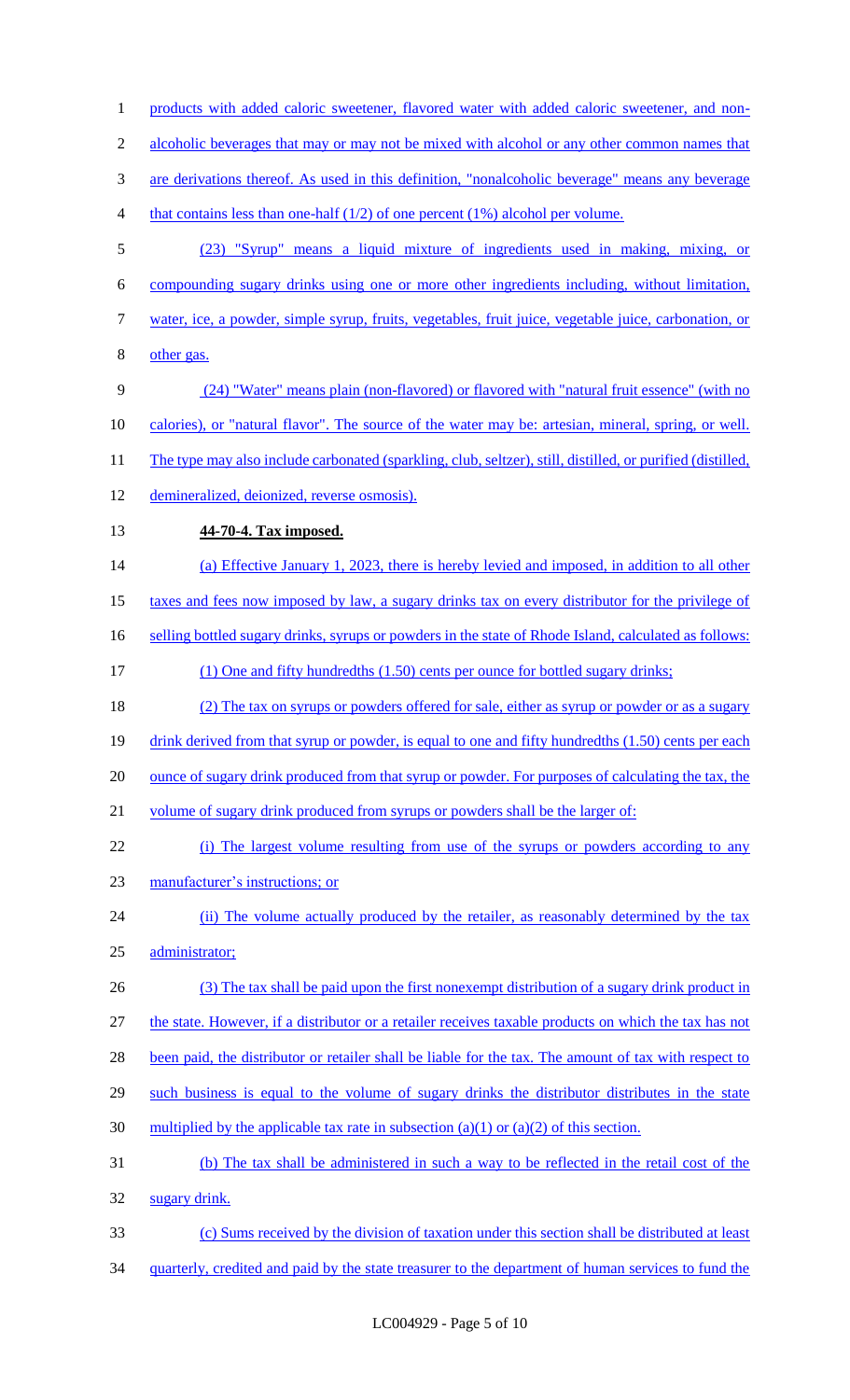- 1 retail SNAP incentive program to increase access to and promote consumption of fresh fruits and
- 2 vegetables as outlined in  $\S$  44-70-15(a).

## 3 **44-70-5. Permit required.**

- 4 (a) Every distributor doing business in the state shall file with the division an application 5 for a permit to engage in such business, for each place of business owned and operated by the 6 distributor before January 1, 2023 or a distributor's first acts which constitute the doing of business 7 in the state, whichever is first to occur. An application for a permit shall be filed on forms to be 8 furnished by the division for that purpose. An application must be subscribed and sworn to by a 9 person with legal authority to bind the business. The application shall identify the owners of the 10 applicant, the applicant's mailing address, the place of business to which the permit shall apply, 11 and the nature of the business in which engaged, and any other information the division may require 12 for the enforcement of this chapter. 13 (b) Upon receipt of an application and any permit fee pursuant to this chapter, the division 14 may issue to the applicant, for the place of business designated, a non-assignable permit, 15 authorizing the sale of sugary drinks, syrups, and powders in the state. No distributor shall sell any 16 sugary drink, syrup or powder without first obtaining a permit to do so under this chapter. Permits 17 issued pursuant to this section shall expire on January 31 of each year and may be renewed annually. 18 (c) A permit cannot be transferred from one person or entity to another, and a permit shall 19 at all times be prominently displayed in a distributor's place of business. The division may refuse 20 to issue a permit to any person previously convicted of violations of this chapter under such 21 procedures as the division may establish by regulation. 22 **44-70-6. Report of sales and tax remittances.**  23 Any distributor or retailer liable for the tax imposed by this chapter shall, on or before the 24 twentieth day of every month, return to the director under oath of a person with legal authority to 25 bind the distributor or retailer, a statement containing his or her name and place of business, the 26 quantity of sugary drinks, syrups, and powders subject to the excise tax imposed by this chapter 27 sold or offered for sale in the preceding month, and any other information required by the tax 28 administrator, along with the tax due.
- 29 **44-70-7. Records of distributors.**
- 30 Every distributor, and every retailer subject to this chapter, shall maintain for not less than
- 31 two (2) years accurate records, showing all transactions that gave rise, or may have given rise, to
- 32 tax liability under this chapter. Such records are subject to inspection by the tax administrator at all
- 33 reasonable times during normal business hours.
- 34 **44-70-8. Exemptions.**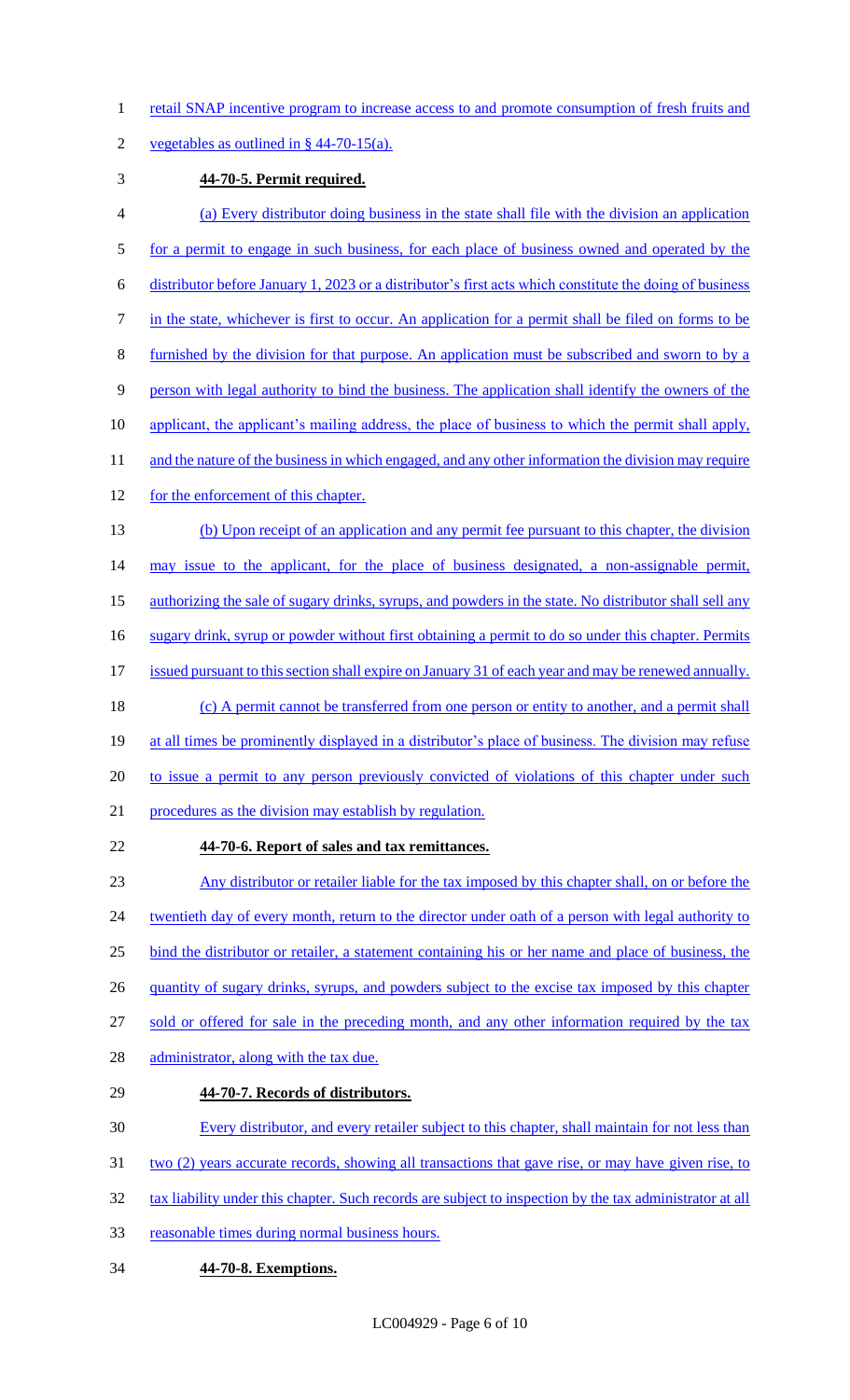The following shall be exempt from the tax imposed by this chapter: (1) Bottled sugary drinks, syrups, and powders sold to the United States government and American Indian tribal governments; (2) Bottled sugary drinks, syrups, and powders sold by a distributor to another distributor 5 that holds a permit issued pursuant to this chapter, if the sales invoice clearly indicates that the sale is exempt. If the sale is to a person or entity who is both a distributor and a retailer, the sale shall also be tax exempt and the tax shall be paid when the purchasing distributor/retailer resells the product to a retailer or a consumer. This exemption does not apply to any other sale to a retailer; (3) Bottled sugary drinks, syrups, and powders that the division has certified to have been manufactured by a manufacturer with worldwide gross income of less than two million dollars (\$2,000,000) in the prior calendar year. In order for a bottled sugary drink, syrup, or powder to be 12 eligible for exemption under this subsection, the manufacturer must apply to the division for 13 certification according to rules established by the director of the division. (4) Bottled sugary drinks, syrups, and powders sold directly by a manufacturer to a consumer without the involvement of a third party to transport or distribute the bottled sugary 16 drinks, syrups, or powders; 17 (5) Beverages sweetened solely with non-caloric sweeteners; 18 (6) Beverages consisting of one hundred percent (100%) natural fruit or vegetable juice 19 with no added caloric sweetener; (7) Beverages in which milk, or soy, rice, or similar milk substitute, is the primary ingredient or the first listed ingredient on the label of the beverage; 22 (8) Coffee or tea without added caloric sweetener; (9) Infant formula; 24 (10) Beverages for medical use; or (11) Water without any caloric sweeteners. **44-70-9. Penalties.**  (a) Any person subject to the provisions of this chapter who fails to pay the entire amount 28 of tax imposed by this chapter by the date that payment is due, fails to submit a report or maintain 29 records required by this chapter, or violates any other provision of this chapter, or rules and regulations promulgated by the division for the enforcement of this chapter, shall be guilty of a misdemeanor and shall also be liable for the amount of the tax that may be due and a penalty equal 32 to fifty percent (50%) of the tax due. The division, or its duly authorized representative, may determine the amount due in the event of any payment or underpayment that may come to its

attention and demand payment of all such taxes and penalties. Interest shall accrue on non- or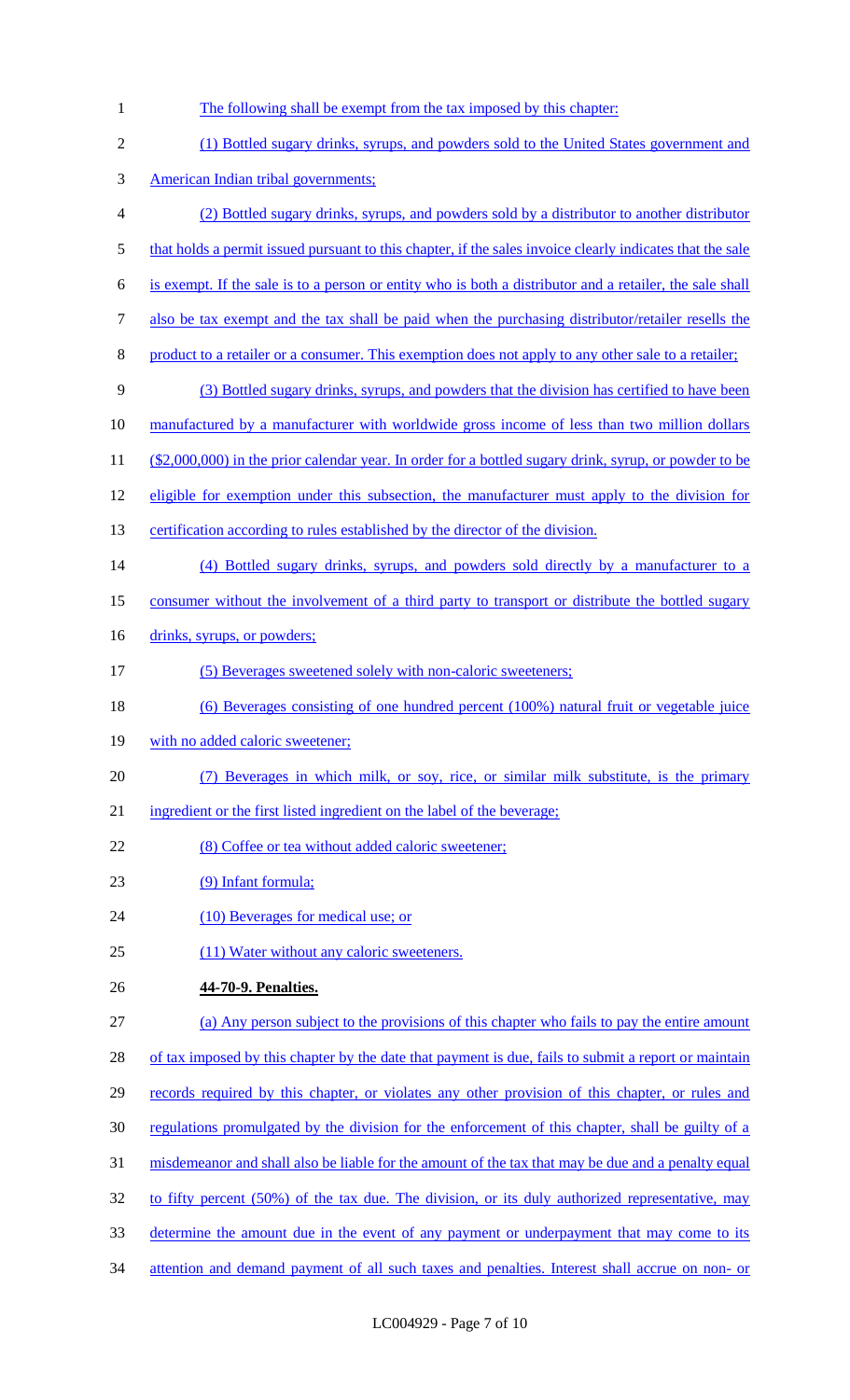- 1 under-payment of tax at a rate of twelve percent (12%) per year from the date the tax was due until
- 2 paid. For good reason shown the division may waive all or any part of the penalties imposed, but
- 3 shall have no power to waive interest.
- 4 (b) All administrative provisions of chapter 18 of title 44 including those which provide
- 5 for the apportionment of economic activity between that within the tax jurisdiction of the state and
- 6 such activity outside that jurisdiction, which fix damages, penalties and interest for nonpayment of
- 7 taxes and for noncompliance with the provisions of said chapter, and all other requirements and
- 8 duties imposed upon taxpayers, shall apply to all persons liable for taxes under the provisions of
- 9 this chapter, and the division shall exercise all the power and authority and perform all the duties
- 10 with respect to taxpayers under this chapter as are provided in chapter 18 of title 44, except where
- 11 there is conflict, and then the provisions of this chapter shall control.
- 12 **44-70-10. Unpaid taxes.**
- 13 All taxes and penalties imposed under the provisions of this chapter remaining due and
- 14 unpaid shall constitute a debt to the state, which may be collected from the person owing the same
- 15 by suit or any other legal remedy available.
- 16 **44-70-11. Records of the division of taxation.**
- 17 At the end of each month, the state auditor shall carefully check the books and records of
- 18 the director and his or her accounts with any bank or banks, and shall verify the amounts collected
- 19 pursuant to this chapter and paid to the department of human services. Any duty herein required of
- 20 the state auditor may be performed by any duly trained clerk in his or her office, designated by the
- 21 state auditor for that purpose.
- 22 **44-70-12. Exercise of powers and duties.**
- 23 Whenever in this chapter any reference is made to any power or duty of the director the
- 24 reference is construed to mean that the power or duty shall be exercised by the director, under the
- 25 supervision and direction of the director of administration.
- 26 **44-70-13. Rules and regulations.**
- 27 The director is hereby empowered to make such rules and regulations, and provide such
- 28 procedural measures, in cooperation with the state auditor, as may be reasonably necessary to
- 29 accomplish the purposes of this chapter.
- 30 **44-70-14. Establishment of the retail SNAP incentives program fund.**
- 31 (a) There shall be established a separate fund to be known as the retail SNAP incentives
- 32 program (RSIP) fund. The department of human services shall administer the fund. The fund shall
- 33 consist of revenues from the state generated by the tax imposed by § 44-70-4. The fund shall be
- 34 expended first for the implementation and administration of a retail SNAP incentives program to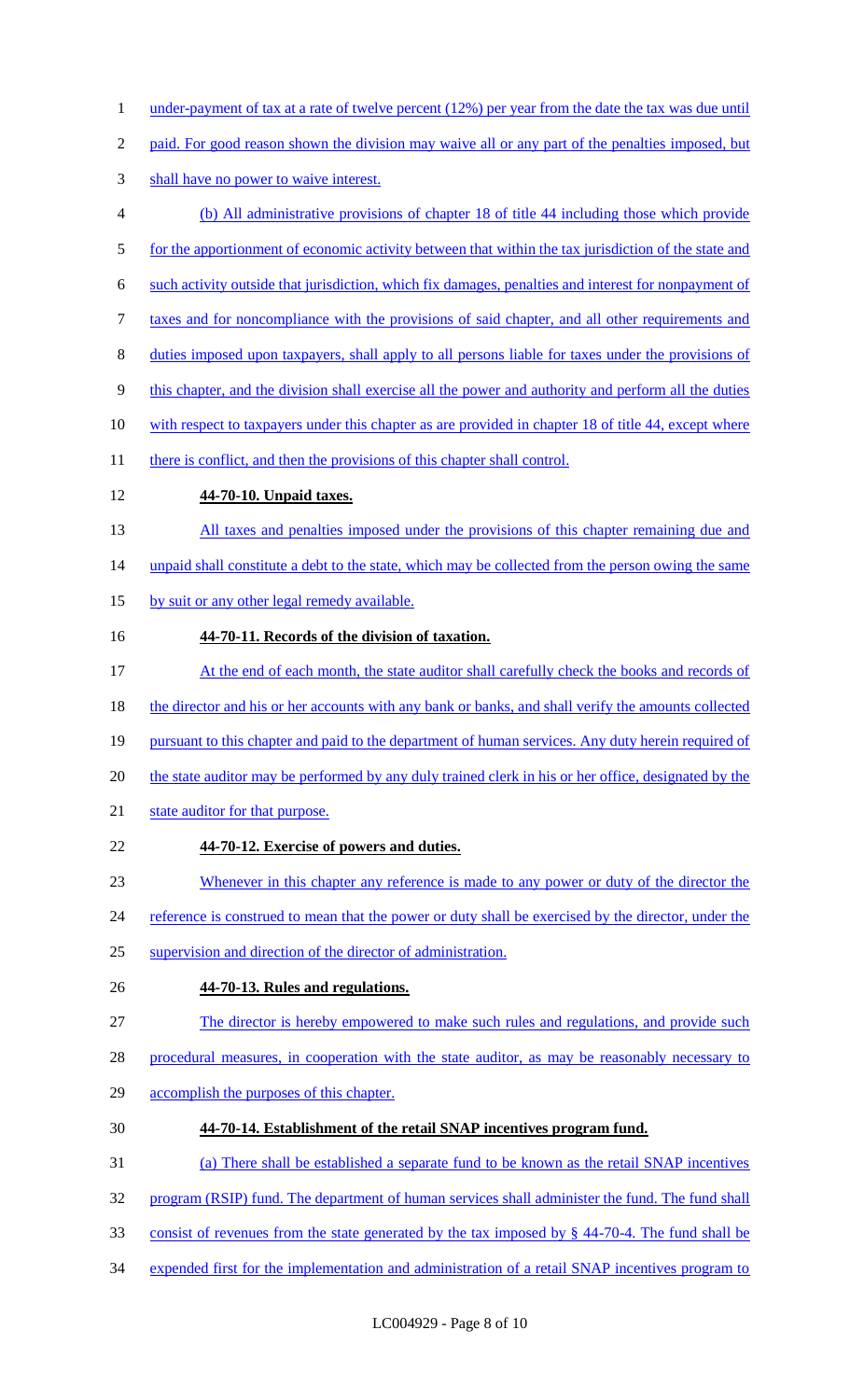- 1 promote healthy food access and nutrition among Rhode Island SNAP recipients.
- 2 (b) SNAP recipients will receive a minimum fifty cent (\$0.50) credit on their electronic
- 3 benefit transfer (EBT) card for each one dollar (\$1.00) spent on eligible fruits and vegetables at
- 4 participating RSIP retailers, up to a monthly limit as defined by the department. These credits shall
- 5 be funded via the RSIP fund established in subsection (a) of this section.
- 

### 6 **44-70-15. Public reporting and evaluation.**

- 7 (a) The department shall provide annually, and no later than three (3) months after the end
- 8 of the fiscal year, information about tax revenues received and the programs and initiatives funded
- 9 by these revenues, and any unspent funds to the general assembly and general public. The
- 10 department shall develop an Internet website and post the annual report and additional materials to
- 11 inform distributors, retailers, and the general public about the tax, its intent, its scope, and operation.
- 12 (b) The department shall contract with academic researchers to complete an evaluation of
- 13 the following:
- 14 (1) The effects of the tax on sugary drink prices, sales and consumption one and three (3)
- 15 years after tax implementation;
- 16 (2) The economic impacts of the tax including employment and business revenues in
- 17 affected business sectors one and three (3) years after tax implementation; and
- 18 (3) Impacts of programs and initiatives funded by the tax.
- 19 (c) The evaluations set forth in subsection (b) of this section should specifically address
- 20 the equity impacts of the tax. Evaluators should develop partnerships with community members to
- 21 ensure community participation in the evaluation.
- 22 **44-70-16. Severability.**
- 23 If any provision of this chapter, any rule or regulation made under this chapter, or the
- 24 application of this chapter to any person or circumstance is held invalid by any court of competent
- 25 jurisdiction, the remainder of the chapter, rule, or regulation, and the application of the provision
- 26 to other persons or circumstances shall not be affected. The invalidity of any section or sections or
- 27 parts of any section of this chapter shall not affect the validity of the remainder of the chapter.
- 28 SECTION 3. This act shall take effect upon passage.

======== LC004929 ========